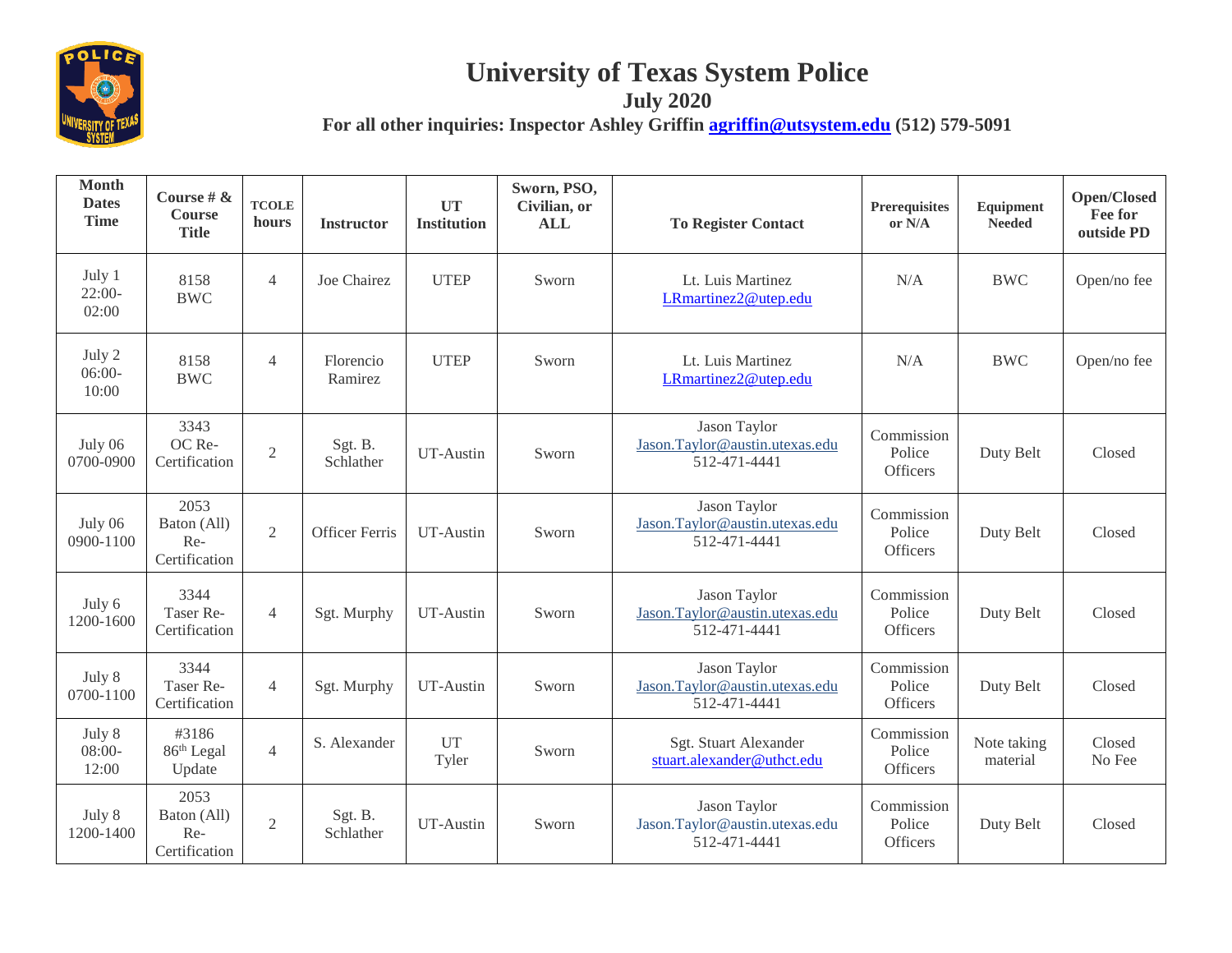| <b>Month</b><br><b>Dates</b><br><b>Time</b> | Course # $\&$<br>Course<br><b>Title</b>       | <b>TCOLE</b><br>hours | <b>Instructor</b>          | <b>UT</b><br><b>Institution</b> | Sworn, PSO,<br>Civilian, or<br><b>ALL</b> | <b>To Register Contact</b>                                     | <b>Prerequisites</b><br>or N/A   | Equipment<br><b>Needed</b>                            | Open/Closed<br>Fee for<br>outside PD |
|---------------------------------------------|-----------------------------------------------|-----------------------|----------------------------|---------------------------------|-------------------------------------------|----------------------------------------------------------------|----------------------------------|-------------------------------------------------------|--------------------------------------|
| July 8<br>1400-1600                         | 3343<br>OC Re-<br>Certification               | $\mathfrak{2}$        | Sgt. B.<br>Schlather       | UT-Austin                       | Sworn                                     | Jason Taylor<br>Jason.Taylor@austin.utexas.edu<br>512-471-4441 | Commission<br>Police<br>Officers | Duty Belt                                             | Closed                               |
| July 9<br>0700-1100                         | 3344<br>Taser Re-<br>Certification            | $\overline{4}$        | Sgt. Murphy                | UT-Austin                       | Sworn                                     | Jason Taylor<br>Jason.Taylor@austin.utexas.edu<br>512-471-4441 | Commission<br>Police<br>Officers | Duty Belt                                             | Closed                               |
| July 9<br>1200-1400                         | 2053<br>Baton (All)<br>Re-<br>Certification   | $\mathbf{2}$          | Sgt.<br>Schlather          | UT-Austin                       | Sworn                                     | Jason Taylor<br>Jason.Taylor@austin.utexas.edu<br>512-471-4441 | Commission<br>Police<br>Officers | Duty Belt                                             | Closed                               |
| July 9<br>1400-1600                         | 3343<br>OC Re-<br>Certification               | $\mathbf{2}$          | Sgt. B<br>Schlather        | UT-Austin                       | Sworn                                     | Jason Taylor<br>Jason.Taylor@austin.utexas.edu<br>512-471-4441 | Commission<br>Police<br>Officers | Duty Belt                                             | Closed                               |
| July 13<br>thru July<br>17<br>0700-1600     | 3380<br>Alert<br>(AAIR)                       | 40                    | Sgt. Joe<br>LoBrutto       | UT-Austin                       | Sworn                                     | Jason Taylor<br>Jason.Taylor@austin.utexas.edu<br>512-471-4441 | Commission<br>Police<br>Officers | Civilian<br>Attire & On<br>Duty<br>Equipment          | Closed                               |
| July<br>15<br>1000-1400                     | 3347<br>Less Lethal<br><b>ECD</b><br>Training | $\overline{4}$        | Paladie                    | UT Health<br><b>SA</b>          | Sworn                                     | Ryan O'Connor<br>oconnorR@uthscsa.edu<br>210-567-8919          | N/A                              | Taser,<br>Duty Belt,<br>Full Uniform,<br>2 Cartridges | No Fee<br>Closed                     |
| July 16th<br>0630-1430                      | 1849<br>De<br>Escalation                      | $8\,$                 | Armstrong<br>Joseph        | <b>UTMB</b><br>Galveston        | Sworn                                     | Officer Olga Joseph<br>poltrain@utmb.edu                       | Commission<br>Police<br>Officers | None                                                  | Open                                 |
| July 18th<br>0630-1430                      | 1849<br>De<br>Escalation                      | 8                     | Armstrong<br>Joseph        | <b>UTMB</b><br>Galveston        | Sworn                                     | Officer Olga Joseph<br>poltrain@utmb.edu                       | Commission<br>Police<br>Officers | None                                                  | Open                                 |
| July 20<br>thru July<br>24<br>0700-1600     | 2106<br>Intermediate<br>Crime<br>Scene Inv    | 40                    | <b>Benavides</b><br>Pieper | UT-Austin                       | Sworn                                     | Jason Taylor<br>Jason.Taylor@austin.utexas.edu<br>512-471-4441 | Commission<br>Police<br>Officers | Civilian<br>Attire<br>Duty Belt                       | Closed                               |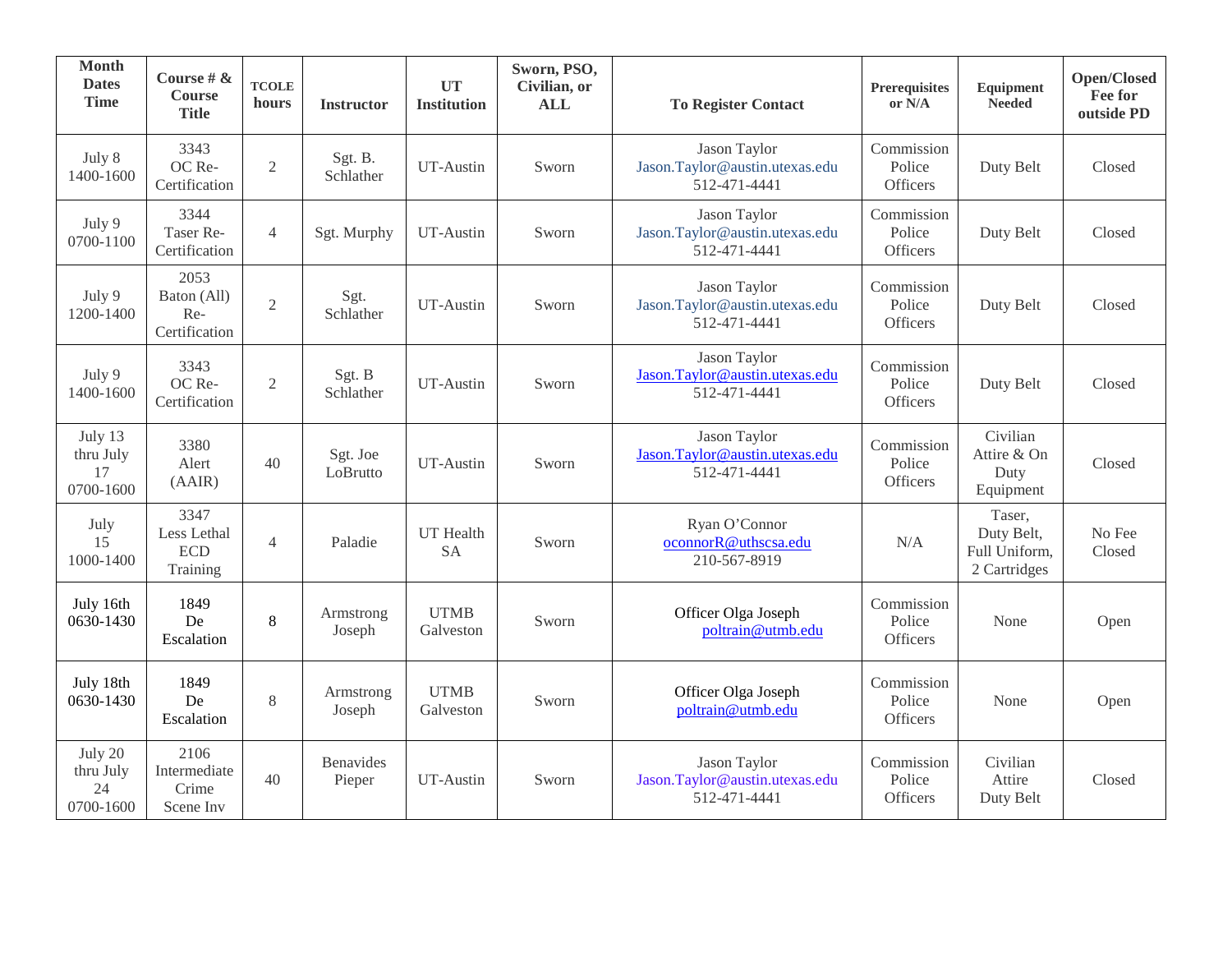| <b>Month</b><br><b>Dates</b><br><b>Time</b>                             | Course # $\&$<br><b>Course</b><br><b>Title</b>                           | <b>TCOLE</b><br>hours | <b>Instructor</b>       | <b>UT</b><br><b>Institution</b> | Sworn, PSO,<br>Civilian, or<br><b>ALL</b> | <b>To Register Contact</b>                                     | <b>Prerequisites</b><br>or N/A   | <b>Equipment</b><br><b>Needed</b>                     | Open/Closed<br>Fee for<br>outside PD |
|-------------------------------------------------------------------------|--------------------------------------------------------------------------|-----------------------|-------------------------|---------------------------------|-------------------------------------------|----------------------------------------------------------------|----------------------------------|-------------------------------------------------------|--------------------------------------|
| July<br>22<br>1000-1400                                                 | 2053<br><b>Baton</b><br>(All)                                            | $\overline{4}$        | Paladie                 | UT Health<br><b>SA</b>          | Sworn                                     | Ryan O'Connor<br>oconnorR@uthscsa.edu<br>210-567-8919          | N/A                              | <b>ASP</b> Baton<br>Duty Belt<br>Full Uniform         | No Fee<br>Closed                     |
| July<br>24<br>0800-1700                                                 | 3347<br>Less Lethal<br><b>ECD</b><br>Training                            | $\overline{4}$        | Paladie                 | UT Health<br><b>SA</b>          | Sworn                                     | Ryan O'Connor<br>oconnorR@uthscsa.edu<br>210-567-8919          | N/A                              | Taser,<br>Duty Belt,<br>Full Uniform,<br>2 Cartridges | No Fee<br>Closed                     |
| July 27-29<br>0800-1700<br>July 30<br>1200-2100<br>July 31<br>0800-1700 | 3358<br>Police<br>Bicycle<br><b>IPMBA</b>                                | 40                    | Det. Joshua<br>Robinson | UT San<br>Antonio               | Sworn                                     | Eric Weber<br>Eric.weber@utsa.edu<br>210-458-6199              | N/A                              | Bicycle,<br>Helmet, Duty<br>Gear                      | Closed                               |
| July 27<br>0700-1100                                                    | 3344<br>Taser Re-<br>Certification                                       | $\overline{4}$        | Sgt. Murphy             | UT-Austin                       | Sworn                                     | Jason Taylor<br>Jason.Taylor@austin.utexas.edu<br>512-471-4441 | Commission<br>Police<br>Officers | Duty Belt                                             | Closed                               |
| July 27<br>1200-1400                                                    | 2053<br>Baton (All)<br>Re-<br>Certification                              | $\overline{2}$        | Sgt.<br>Schlather       | UT-Austin                       | Sworn                                     | Jason Taylor<br>Jason.Taylor@austin.utexas.edu<br>512-471-4441 | Commission<br>Police<br>Officers | Duty Belt                                             | Closed                               |
| July 27<br>1400-1600                                                    | 3343<br>OC Re-<br>Certification                                          | $\overline{2}$        | Sgt.<br>Schlather       | UT-Austin                       | Sworn                                     | Jason Taylor<br>Jason.Taylor@austin.utexas.edu<br>512-471-4441 | Commission<br>Police<br>Officers | Duty Belt                                             | Closed                               |
| July 29<br>0800-1200                                                    | 4065<br>$K-9$<br>Encounters                                              | 2                     | Lt. Johanson            | UT-Austin                       | Sworn                                     | Jason Taylor<br>Jason.Taylor@austin.utexas.edu<br>512-471-4441 | Commission<br>Police<br>Officers | Duty Belt                                             | Closed                               |
| July 29<br>8a-5p                                                        | #4802<br>Combined<br><b>TLETS Full</b><br>Access<br>Operator<br>Training | 24                    | Tricha<br>Wheeler       | Dallas                          | <b>ALL</b>                                | Somer Fernandez<br>Somer.fernandez@utdallas.edu                | N/A                              | Duty Belt                                             | Closed                               |